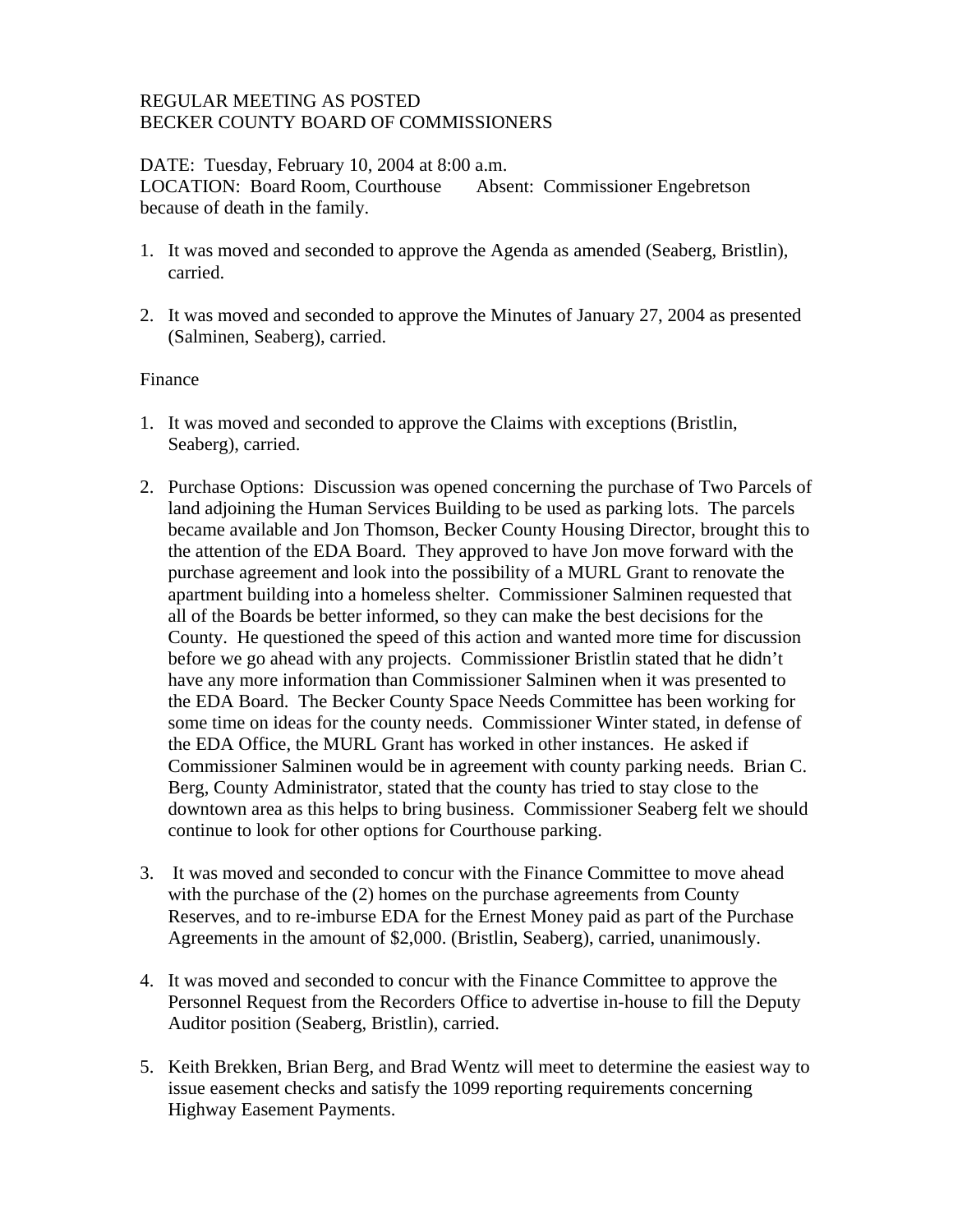6. Ryan Tangen asked if the Board wanted to add anything to the information sheets sent out with the tax statements for 2004.

#### Auditor

John Bower, MCIT Insurance, presented its 2004 Member Report for Becker County. This is their 25th Anniversary, and they thank Becker County for 25 Years of Success. It was moved and seconded to accept the MCIT Report (Salminen, Bristlin), carried.

#### NRM

- 1. There were citizens in the audience that addressed the Board concerning the grooming scheduling of the Becker County Snow Trails. The Board expressed concerns to Chip Lohmeier, NRM, and have suggested ways to improve by replacing equipment as needed, perhaps adding a third groomer, better scheduling, and possibly contracting out more of the trail grooming. Brian C. Berg, County Administrator, stated that lack of snowfall has been a problem, but now that we have snow, we may need to look at running two shifts. Commissioner Winter asked if we should contract out more of the trail grooming, and asked about better signage. Commissioner Bristlin asked about repairs to the equipment, and do we need to invest more money in the trail system? We need to be prepared to keep the trails open, as the resort industry depends on this revenue. Commissioner Salminen understands the safety concerns of the times the groomers can run on the trails, and asked if a third groomer would help to shorten the time on the trails. Commissioner Seaberg addressed the need for two good groomers to do a good job, and suggested that we also need trail cleaning, as the resort industry needs our help in providing good trails.
- 2. It was moved and seconded to pass Resolution No. 02-04-1A, supporting the Parks  $\&$ Recreation department application to the MN-DNR and the MN Recreational trail Users Association (MRTUA) for a TEA-21 Federal Highway Trust Fund Grant. Upon receipt of the grant, it will be used towards the purchase a new Trail Groomer (Salminen, Seaberg), carried.
- 3. It was moved and seconded to authorize Natural Resources Management to advertise for Bids for Tree Planting (Salminen, Seaberg), carried.

#### Highway

1. It was moved and seconded to pass Resolution No. 02-04-1C, authorizing the County Engineer to advertise and hire temporary seasonal employees as follows: (3) long term seasonal employees with a maximum six month term: (2) for maintenance, (1) for construction; and (4) short term seasonal employees with a maximum three month term: (1) an auto body student from NWTC, (1 ) for maintenance and (2) for construction (Salminen, Seaberg). The motion was withdrawn. It was moved and seconded to pass Resolution No. 02-04-1C, as previously stated, but noted that in the future, any Personnel requests must go to the Finance Committee before coming the County Board (Salminen, Seaberg), carried.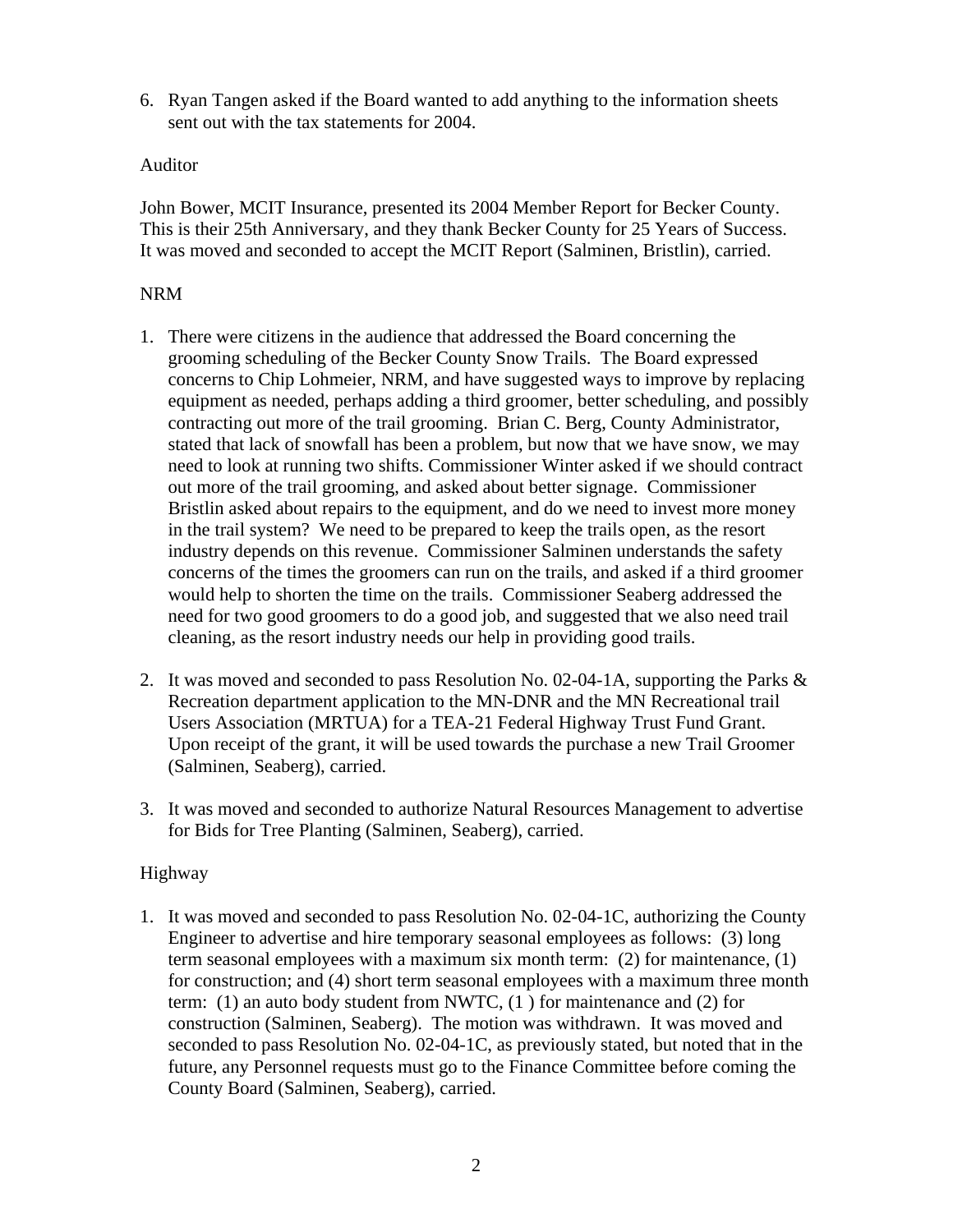### Human Services

- 1. It was moved and seconded to approve the Agenda as amended (Salminen, Bristlin), carried.
- 2. It was moved and seconded to approve the Transit Claims (Salminen, Bristlin), carried.
- 3. It was moved and seconded to approve the Human Services Claims, with the Social Service Claims to be reviewed and signed when completed (Engebretson, Bristlin), carried.
- 4. It was moved and seconded to approve the purchase of Service Contract with Lakeland Mental Health and Detroit Lakes and Frazee Schools (Salminen, Bristlin), carried.
- 5. It was moved and seconded to approve the purchase of Service Contract with Stellher Human Services, Inc. for the provision of Family Community Support Services, CADI Case Management Professional Home Based, Mental Health targeted Case Management (Salminen, Bristlin), carried.
- 6. It was moved and seconded to accept the Family Services, Adult Services and Probation Placement Reports (Bristlin, Seaberg), carried.

# **Commissioners**

- 1. Reports & Correspondence:
	- a. Township Re-imbursements for Road Maintenance, Commissioner Winter
	- b. Detroit Lakes Airport Committee Meeting, Commissioner Salminen
	- c. Public Health Committee Meeting, Commissioner Bristlin
	- d. Preliminary Union Stewards and Business Agent Meeting, Brian C. Berg
- 2. No appointments at this time.
- 3. Commissioner Winter gave an update on forming a Flag Committee to look at having a Becker County Flag. Ms. Becker County had requested a State Flag at the ceremonies. Dennis Warling supplied the State Flag, and the question was asked about Becker County having a flag. Ms. Becker County agreed to serve on this Committee.
- 4. There was discussion, and agreement, of bringing back the Open Forum Item to the County Board Agenda, and it was decided to start the meeting at 8:15 a.m. to further accommodate those citizens wishing to express ideas and concerns. Approved by Consensus.
- 5. It was moved and seconded to approve Carolyn Engebretson and Harry Salminen attending the Lakeland Mental Health Meeting on February 23, 2004 (Seaberg, Bristlin), carried.